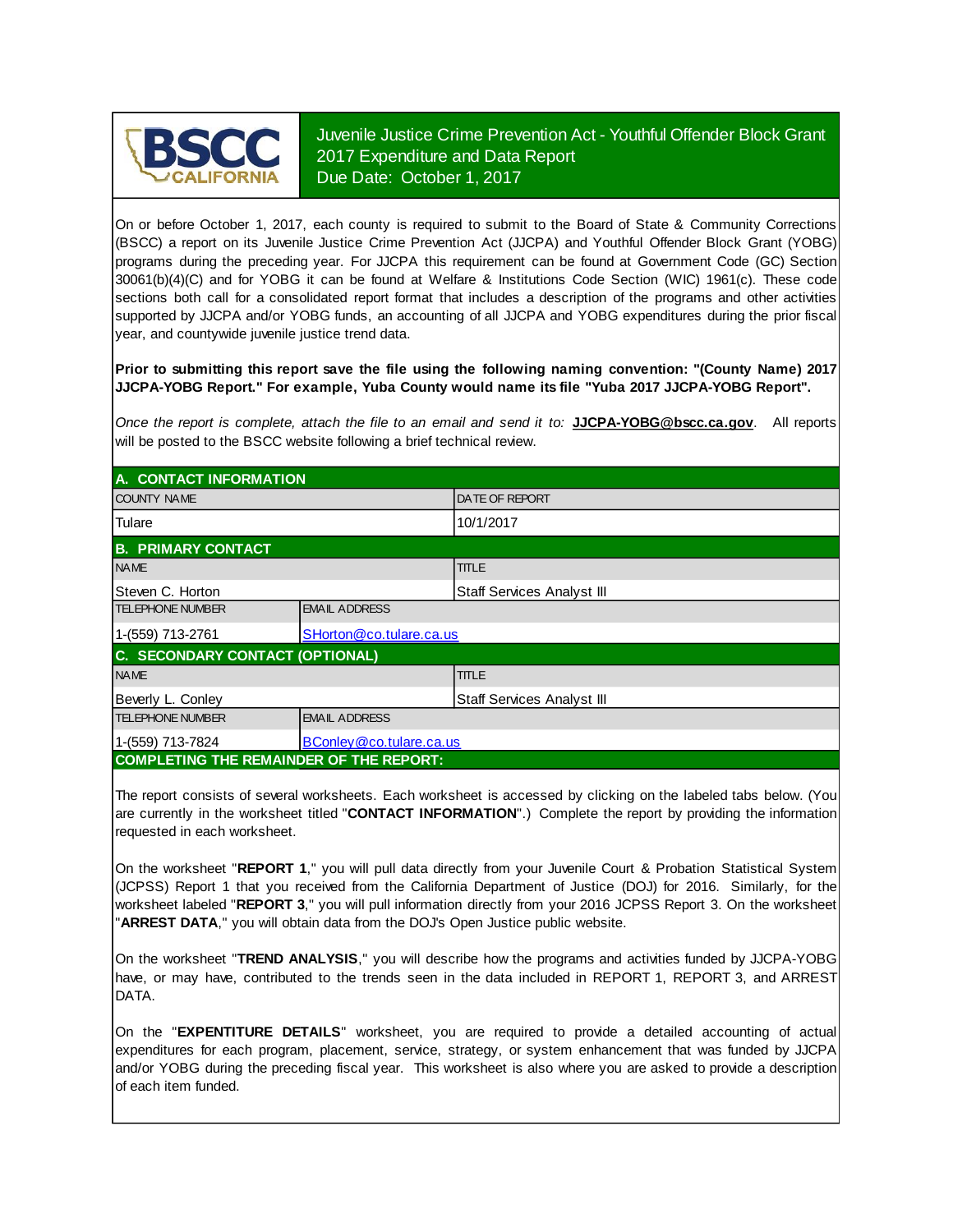## **COUNTYWIDE JUVENILE JUSTICE DATA for:** *Tulare*

*In the blank boxes below, enter the data from your Report 1 received from DOJ as titled below:*

**Referrals of Juveniles to Probation Departments for Delinquent Acts, January 1 - December 31, 2016 Age by Referral Type, Gender, Race/Ethnic Group, Referral Source, Detention, Prosecutor Action, and Probation Department Disposition**

**Report 1**

#### **Probation Department Disposition**

| <b>Informal Probation</b> |       |
|---------------------------|-------|
| <b>Diversions</b>         |       |
| <b>Petitions Filed</b>    | 1.584 |

## **Gender (OPTIONAL)**

| Male         | 2.228 |
|--------------|-------|
| Female       | 850   |
| <b>TOTAL</b> | 3.078 |

## **Race/Ethnic Group (OPTIONAL)**

| <b>Hispanic</b>         | 2,310 |
|-------------------------|-------|
| White                   | 503   |
| <b>Black</b>            | 172   |
| Asian                   | 24    |
| <b>Pacific Islander</b> | 5     |
| Indian                  | 26    |
| <b>Unknown</b>          | 38    |
| <b>TOTAL</b>            |       |

**Please use this space to explain any exceptions and/or anomalies in the data reported above:**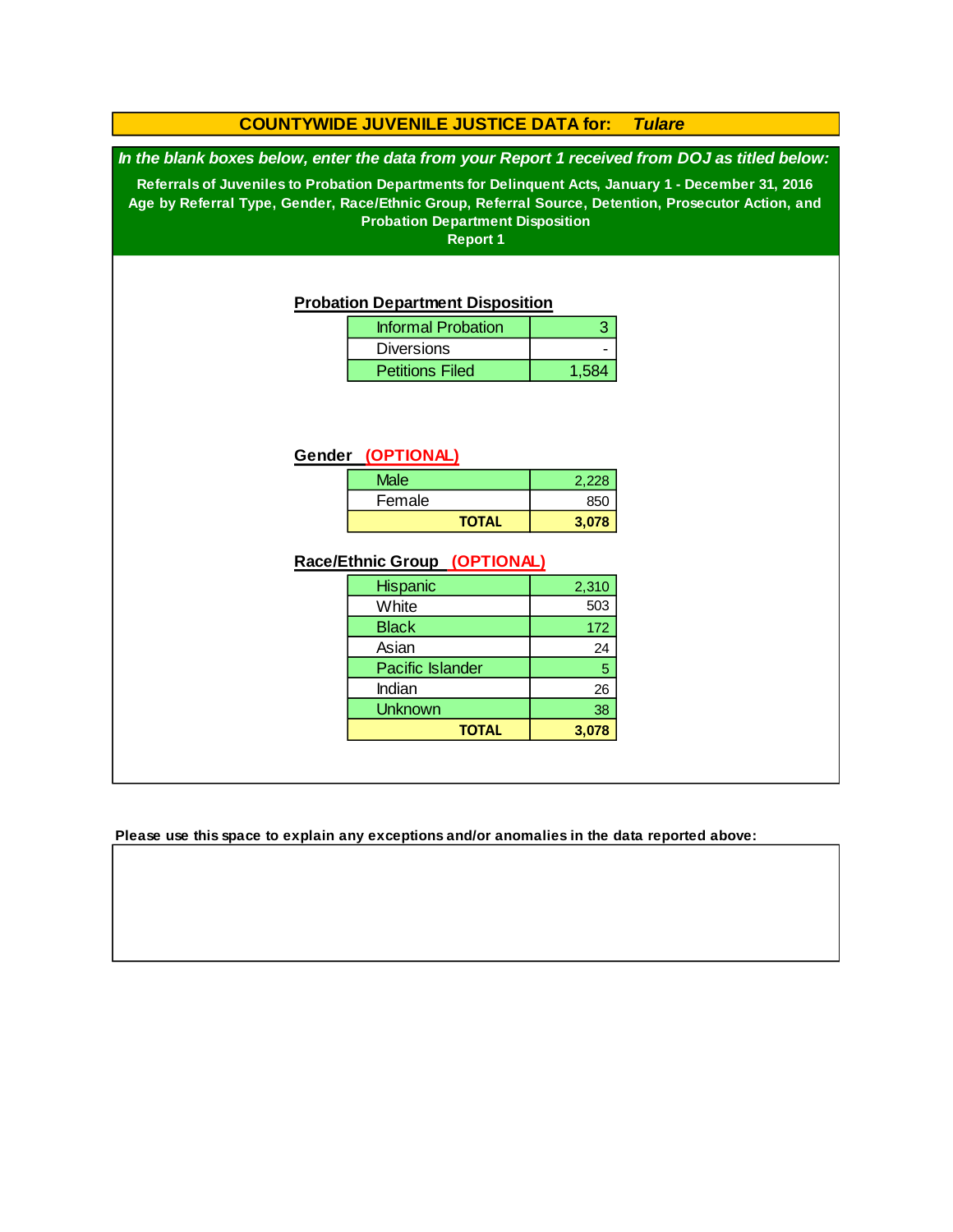| <b>COUNTYWIDE JUVENILE JUSTICE DATA for:</b><br><b>Tulare</b>                                                                                                                                                                                                                                                                                   |                                |              |                |  |  |  |
|-------------------------------------------------------------------------------------------------------------------------------------------------------------------------------------------------------------------------------------------------------------------------------------------------------------------------------------------------|--------------------------------|--------------|----------------|--|--|--|
| In the blank boxes below, enter the data from your Report 3 received from DOJ as titled below:<br>Juvenile Court Dispositions Resulting From Petitions for Delinquesnt Acts, January 1 - December 31, 2016<br>Age by Petition Type, Sex, Race/Ethnic Group, Defense Representation, Court Disposition and Wardship Placement<br><b>Report 3</b> |                                |              |                |  |  |  |
| <b>Petition Type</b>                                                                                                                                                                                                                                                                                                                            |                                |              |                |  |  |  |
|                                                                                                                                                                                                                                                                                                                                                 | <b>New</b>                     |              | 437            |  |  |  |
|                                                                                                                                                                                                                                                                                                                                                 | Subsequent                     |              | 1,147          |  |  |  |
|                                                                                                                                                                                                                                                                                                                                                 |                                | <b>TOTAL</b> | 1,584          |  |  |  |
| <b>Court Disposition</b>                                                                                                                                                                                                                                                                                                                        |                                |              |                |  |  |  |
|                                                                                                                                                                                                                                                                                                                                                 | <b>Informal Probation</b>      |              | 188            |  |  |  |
|                                                                                                                                                                                                                                                                                                                                                 | Non-Ward Probation             |              | 76             |  |  |  |
|                                                                                                                                                                                                                                                                                                                                                 | <b>Wardship Probation</b>      |              | 891            |  |  |  |
|                                                                                                                                                                                                                                                                                                                                                 | Diversion                      |              |                |  |  |  |
|                                                                                                                                                                                                                                                                                                                                                 | Deferred Entry of Judgement    |              | 165            |  |  |  |
|                                                                                                                                                                                                                                                                                                                                                 | <b>Wardship Placements</b>     |              |                |  |  |  |
|                                                                                                                                                                                                                                                                                                                                                 | <b>Own/Relative's Home</b>     |              | 502            |  |  |  |
|                                                                                                                                                                                                                                                                                                                                                 | Non-Secure County Facility     |              | 4              |  |  |  |
|                                                                                                                                                                                                                                                                                                                                                 | <b>Secure County Facility</b>  |              | 345            |  |  |  |
|                                                                                                                                                                                                                                                                                                                                                 | Other Public Facility          |              | 32             |  |  |  |
|                                                                                                                                                                                                                                                                                                                                                 | <b>Other Private Facillity</b> |              | $\overline{2}$ |  |  |  |
|                                                                                                                                                                                                                                                                                                                                                 | Other                          |              |                |  |  |  |
|                                                                                                                                                                                                                                                                                                                                                 | California Youth Authority*    |              | $6\phantom{.}$ |  |  |  |
|                                                                                                                                                                                                                                                                                                                                                 |                                | <b>TOTAL</b> | 891            |  |  |  |
|                                                                                                                                                                                                                                                                                                                                                 | <b>Subsequent Actions</b>      |              |                |  |  |  |
|                                                                                                                                                                                                                                                                                                                                                 | <b>Technical Violations</b>    |              | 374            |  |  |  |
|                                                                                                                                                                                                                                                                                                                                                 | Sex (OPTIONAL)                 |              |                |  |  |  |
|                                                                                                                                                                                                                                                                                                                                                 | <b>Male</b>                    |              | 1,213          |  |  |  |
|                                                                                                                                                                                                                                                                                                                                                 | Female                         |              | 371            |  |  |  |
|                                                                                                                                                                                                                                                                                                                                                 |                                | <b>TOTAL</b> | 1,584          |  |  |  |
|                                                                                                                                                                                                                                                                                                                                                 |                                |              |                |  |  |  |
|                                                                                                                                                                                                                                                                                                                                                 | Race/Ethnic Group (OPTIONAL)   |              |                |  |  |  |
|                                                                                                                                                                                                                                                                                                                                                 | Hispanic                       |              | 1,163          |  |  |  |
|                                                                                                                                                                                                                                                                                                                                                 | White                          |              | 282            |  |  |  |
|                                                                                                                                                                                                                                                                                                                                                 | <b>Black</b>                   |              | 90             |  |  |  |
|                                                                                                                                                                                                                                                                                                                                                 | Asian                          |              | 6              |  |  |  |
|                                                                                                                                                                                                                                                                                                                                                 | Pacific Islander               |              | 3              |  |  |  |
|                                                                                                                                                                                                                                                                                                                                                 | Indian                         |              | 15             |  |  |  |
|                                                                                                                                                                                                                                                                                                                                                 | <b>Unknown</b>                 |              | 25             |  |  |  |
|                                                                                                                                                                                                                                                                                                                                                 |                                | <b>TOTAL</b> | 1,584          |  |  |  |

**Please use this space to explain any exceptions and/or anomalies in the data reported above:** 

\* The JCPSS reports show "California Youth Authority," however it is now called the "Division of Juvenile Justice."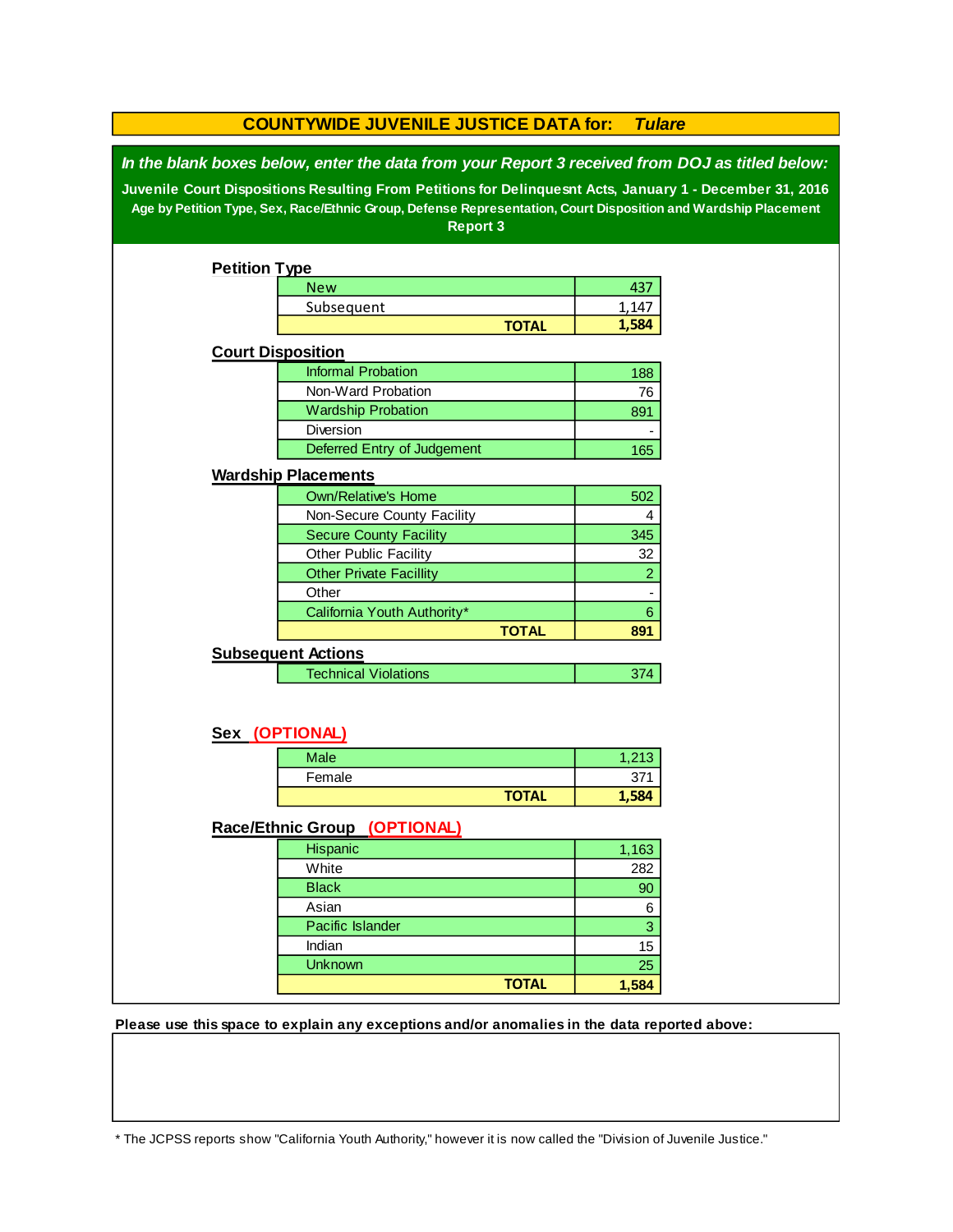|                                                                                                                                                                                | <b>COUNTYWIDE JUVENILE JUSTICE DATA for:</b> | <b>Tulare</b> |  |
|--------------------------------------------------------------------------------------------------------------------------------------------------------------------------------|----------------------------------------------|---------------|--|
| In the blank boxes below, enter your juvenile arrest data from last year.<br>Arrest data by county can be found at:<br>https://openjustice.doj.ca.gov/crime-statistics/arrests |                                              |               |  |
| <b>Arrests</b>                                                                                                                                                                 |                                              |               |  |
|                                                                                                                                                                                | <b>Felony Arrests</b>                        | 447           |  |
|                                                                                                                                                                                | <b>Misdemeanor Arrests</b>                   | 1,036         |  |
|                                                                                                                                                                                | <b>Status Arrests</b>                        | 314           |  |
|                                                                                                                                                                                |                                              | 1,797         |  |
|                                                                                                                                                                                | <b>TOTAL</b>                                 |               |  |
|                                                                                                                                                                                |                                              |               |  |
|                                                                                                                                                                                | Gender (OPTIONAL)<br><b>Male</b>             | 1,210         |  |
|                                                                                                                                                                                | Female                                       | 587           |  |
|                                                                                                                                                                                | <b>TOTAL</b>                                 | 1,797         |  |
|                                                                                                                                                                                | Race/Ethnic Group (OPTIONAL)                 |               |  |
|                                                                                                                                                                                | <b>Black</b>                                 | 112           |  |
|                                                                                                                                                                                | White                                        | 306           |  |
|                                                                                                                                                                                | Hispanic                                     | 1,332         |  |
|                                                                                                                                                                                | Other                                        | 47            |  |

**Please use this space to explain any exceptions and/or anomalies in the data reported above:**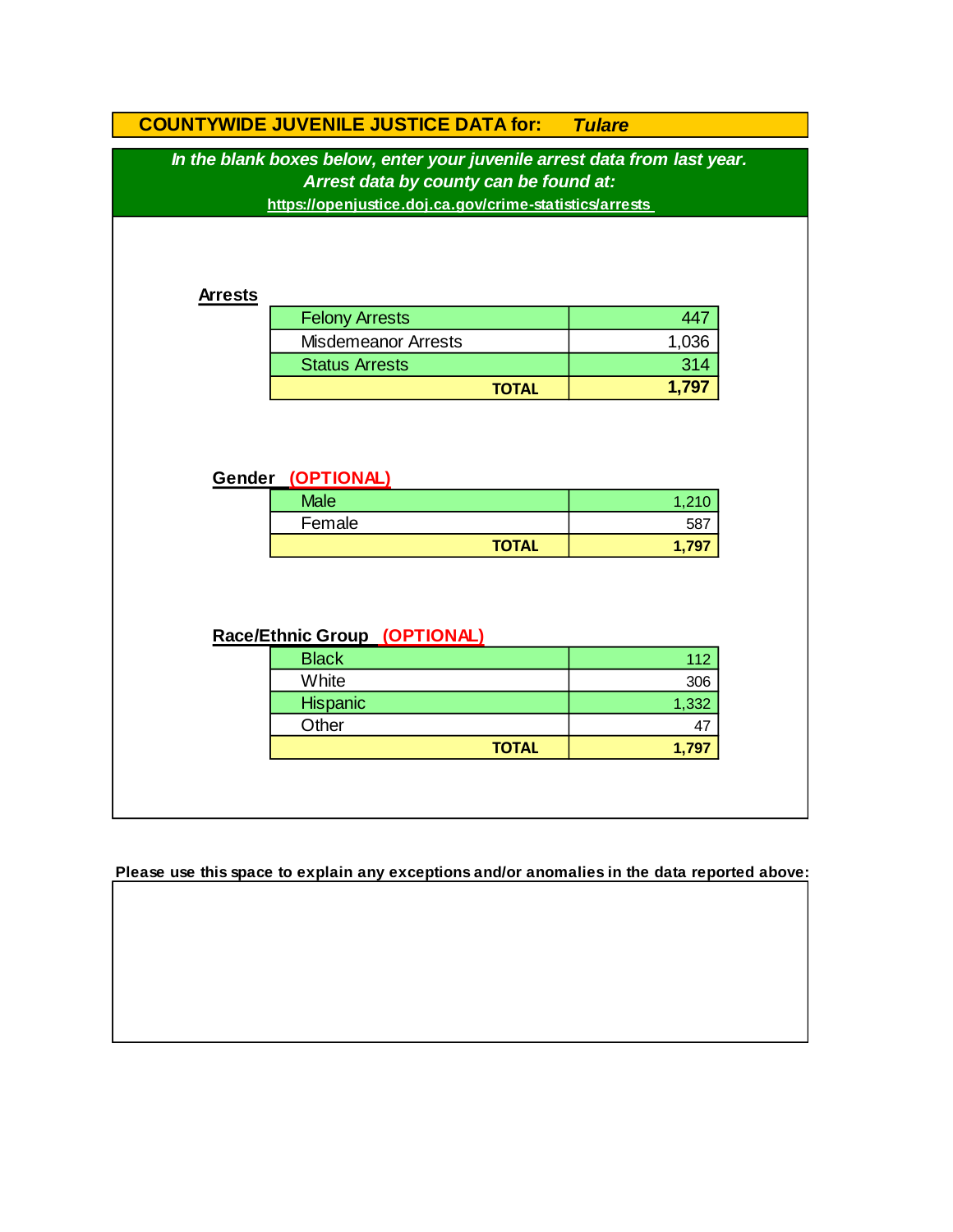# **ANALYSIS OF COUNTYWIDE TREND DATA for:** *Tulare*

# **Government Code Section 30061(b)(4)(C)(iv) & WIC Section 1961(c)(3)**

Provide <sup>a</sup> summary description or analysis, based on available information, of how the programs, placements, services, strategies or system enhancements funded by JJCPA-YOBG have, or may have, contributed to, or influenced, the juvenile justice data trends identified in this report.

Analysis of the data relevant to the continued implementation of the Long Term Custodial Commitment Program in the Juvenile Institutions revealed a significant decrease in Wardship Placements between the years of 2012 and 2014. The trend briefly reversed in 2015 with a slight increase and returned to a gradual downward trend in 2016. Although this number was slightly lower in 2016, the Department implemented a Sex Offender Counseling Program in February 2017 and extended its Long Term Program Custodial Commitment Program in an effort to help mitigate future increases due to the passage of Proposition 57.

G.R.E.A.T. Program statistics are kept in reference to arrest rates for students prior to receiving the G.R.E.A.T. curriculum and after graduation from the program. For both elementary and middle school participants during 2011-2014, the trend was a slight increase in arrest rates, which was consistently under 2% for middle school students and 1% for elementary school students. The trend then changes course in 2014-2016 with a less than 1% decrease in subsequent arrest rates across the board for both age groups.

The Family Preservation program was implemented in July 2014. One of the Department's primary objectives was to graduate youth from the program and prevent them from entering a higher level of care. In the first year we exceeded our goal of a 25% graduation rate, posting a 43% graduation rate.The graduation rate trended slightly downward in fiscal year 2015-2016 with a decrease of 11%. It rebounded in 2016-2017 with an increase of 8%, bringing the graduation results to 40%. The Family Preservation program has impacted the Tulare County Juvenile Justice Data on two fronts.It has reduced the number of juvenile probationers committed to secured detention programs and reduced the number of minors being removed from their home and placed in foster care. The continuation of the Family Preservation program allows the Probation Department to forecast that the graduation rates for the Family Preservation program will continue to hover in the 40% range, thus impacting the Tulare County Juvenile Justice Data in a positive manner.

All youth involved in the Youth Facility Program participate in evidence based programming, including support for re-entry to the community and reunification with families. The annual number of participants has remained relatively the same for the past five (5) years. Statistics kept in reference to technical violations had a slight decrease trend of 1% during 2012-2014. However, this trend changed during the period of 2015-2016 where there was a slight increase of 2% of the technical violations for youth.

The Department strives for continuous improvement with ongoing efforts to research, develop, evaluate and implement new innovative programs and approaches to add to its program services and will modify or replace any programs and/or services that have proven to be ineffective.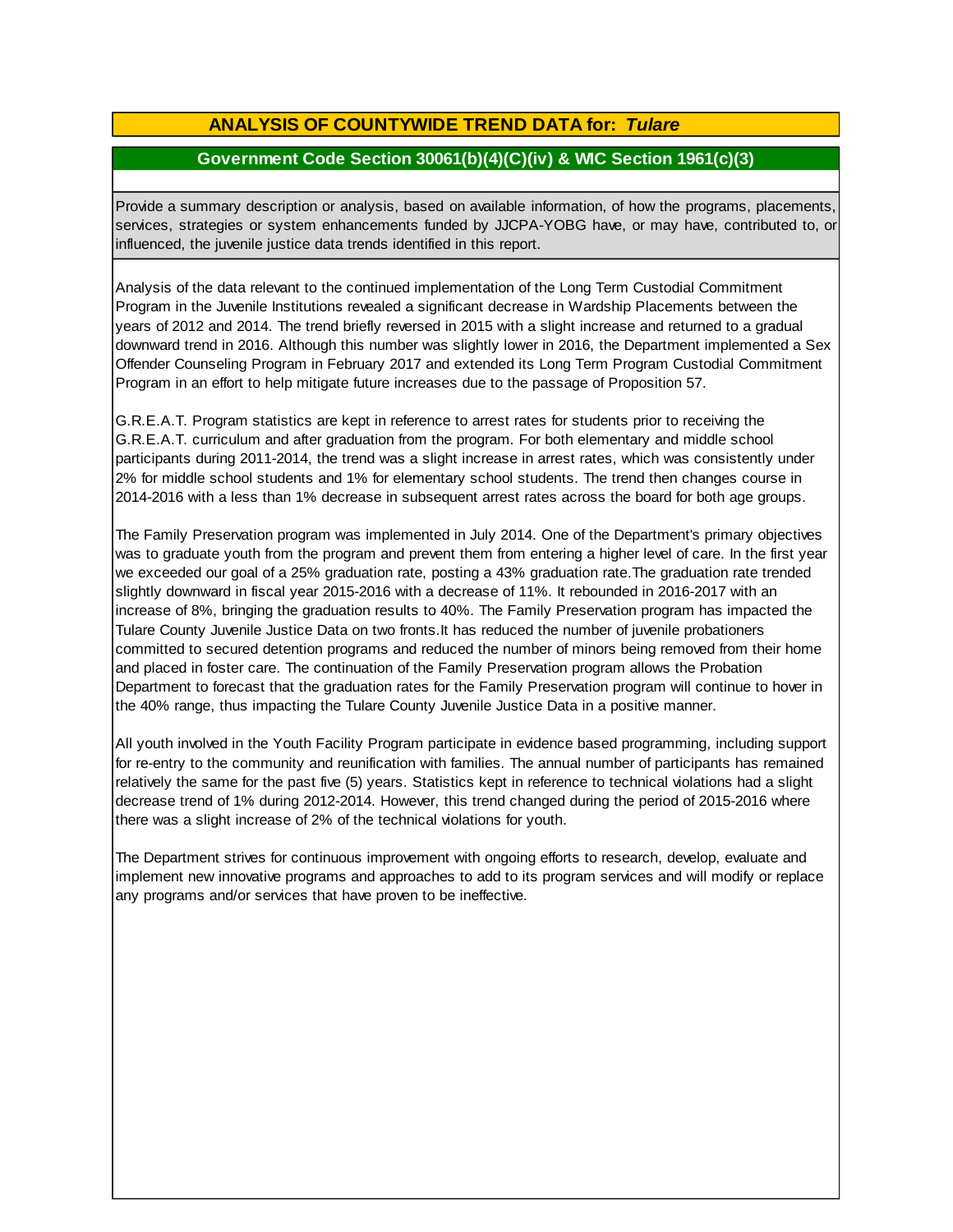Use the template(s) below to report the programs, placements, services, strategies, and/or system enhancements you funded in the preceding fiscal year. Use <sup>a</sup> separate template for each program, placement, service, strategy, or system enhancement that was supported with JJCPA and/or YOBG funds. If you need more templates than provided, copy and paste additional templates below the last Accounting of Expenditures template.

Start by indicating the name of the first program, placement, service, strategy, or system enhancement that was funded with JJCPA and/or YOBG funds last year. Next indicate the expenditure category using the drop down list provided in the Expenditure Category portion on each of the templates.

|                    | Code | <b>Expenditure Category</b>             | Code           | <b>Expenditure Category</b>                   |
|--------------------|------|-----------------------------------------|----------------|-----------------------------------------------|
| <b>Placements</b>  | 1    | Juvenile Hall                           | 5              | <b>Private Residential Care</b>               |
|                    | 2    | Ranch                                   | 6              | Home on Probation                             |
|                    | 3    | Camp                                    | $\overline{7}$ | Other Placement                               |
|                    | 4    | Other Secure/Semi-Secure Rehab Facility |                |                                               |
|                    | Code | <b>Expenditure Category</b>             | Code           | <b>Expenditure Category</b>                   |
| <b>Direct</b>      | 8    | Alcohol and Drug Treatment              | 26             | Life/Independent Living Skills                |
| <b>Services</b>    | 9    | <b>After School Services</b>            |                | Training/Education                            |
|                    | 10   | Aggression Replacement Therapy          | 27             | Individual Mental Health Counseling           |
|                    | 11   | Anger Management Counseling/Treatment   | 28             | Mental Health Screening                       |
|                    | 12   | Development of Case Plan                | 29             | Mentoring                                     |
|                    | 13   | <b>Community Service</b>                | 30             | Monetary Incentives                           |
|                    | 14   | Day or Evening Treatment Program        | 31             | Parenting Education                           |
|                    | 15   | Detention Assessment(s)                 | 32             | Pro-Social Skills Training                    |
|                    | 16   | <b>Electronic Monitoring</b>            | 33             | <b>Recreational Activities</b>                |
|                    | 17   | <b>Family Counseling</b>                | 34             | Re-Entry or Aftercare Services                |
|                    | 18   | <b>Functional Family Therapy</b>        | 35             | Restitution                                   |
|                    | 19   | Gang Intervention                       | 36             | Restorative Justice                           |
|                    | 20   | Gender Specific Programming for Girls   | 37             | Risk and/or Needs Assessment                  |
|                    | 21   | Gender Specific Programming for Boys    | 38             | <b>Special Education Services</b>             |
|                    | 22   | <b>Group Counseling</b>                 | 39             | Substance Abuse Screening                     |
|                    | 23   | Intensive Probation Supervision         | 40             | <b>Transitional Living Services/Placement</b> |
|                    | 24   | Job Placement                           | 41             | Tutoring                                      |
|                    | 25   | Job Readiness Training                  | 42             | Vocational Training                           |
|                    |      |                                         | 43             | <b>Other Direct Service</b>                   |
|                    | Code | <b>Expenditure Category</b>             | Code           | <b>Expenditure Category</b>                   |
| Capacity           | 44   | Staff Training/Professional Development | 48             | <b>Contract Services</b>                      |
| Building/          | 45   | <b>Staff Salaries/Benefits</b>          | 49             | <b>Other Procurements</b>                     |
| <b>Maintenance</b> | 46   | Capital Improvements                    | 50             | Other                                         |
| <b>Activities</b>  | 47   | Equipment                               |                |                                               |

## **List of Expenditure Categories and Associated Numerical Codes**

For each program, placement, service, strategy, or system enhancement, record actual expenditure details for the preceding fiscal year. Expenditures will be categorized as coming from one or more of three funding sources - JJCPA funds, YOBG funds, and other funding sources (local, federal, other state, private, etc.). Be sure to report all JJCPA and YOBG expenditures for the preceding fiscal year irrespective of the fiscal year during which the funds were allocated. Definitions of the budget line items are provided on the next page.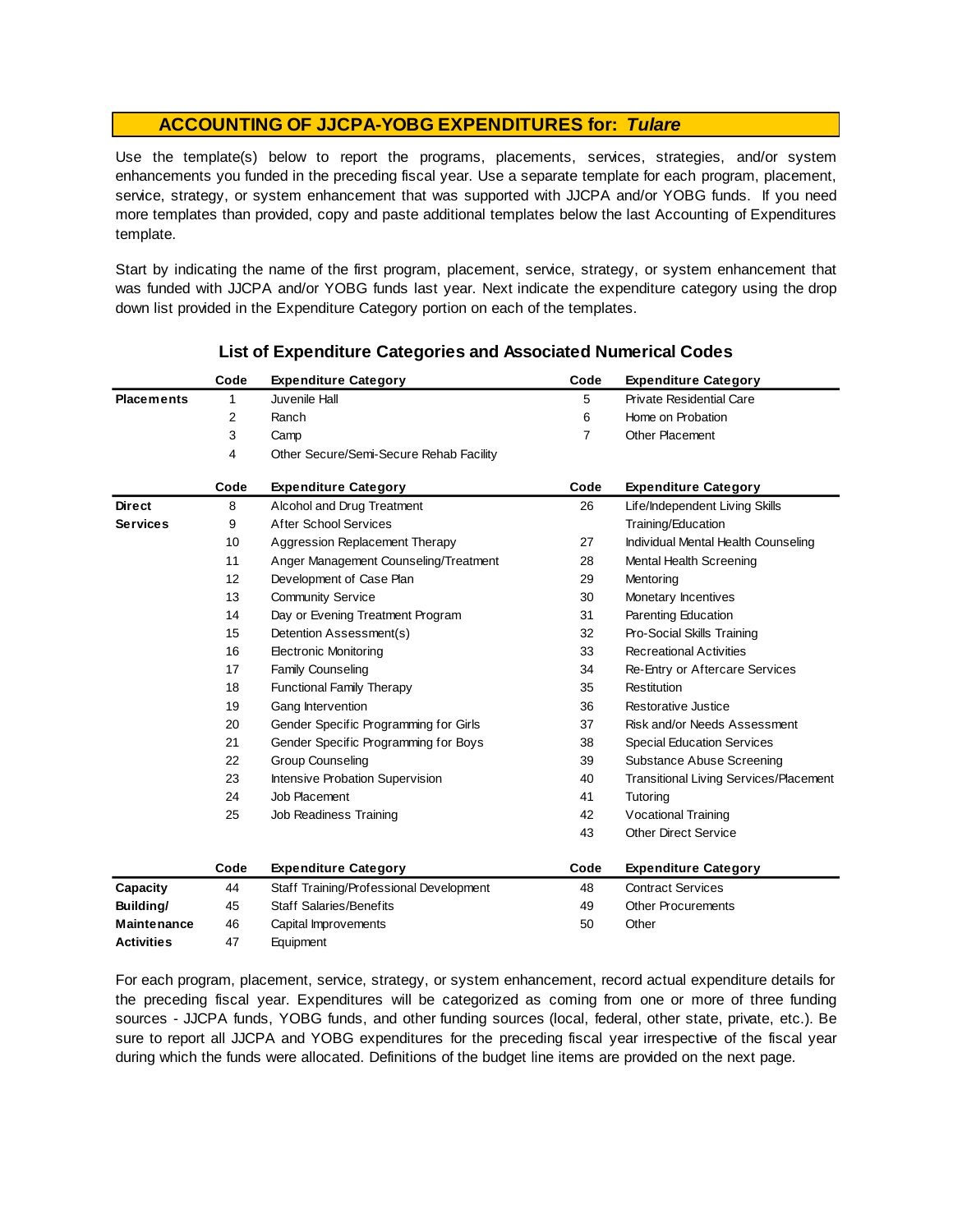**Salaries and Benefits** includes all expenditures related to paying the salaries and benefits of county probation (or other county department) employees who were directly involved in grant-related activities.

**Services and Supplies** includes expenditures for services and supplies necessary for the operation of the project (e.g., lease payments for vehicles and/or office space, office supplies) and/or services provided to participants and/or family members as part of the project's design (e.g., basic necessities such as food, clothing, transportation, and shelter/housing; and related costs).

**Professional Services** includes all services provided by individuals and agencies with whom the County contracts. The county is responsible for reimbursing every contracted individual/agency.

**Community-Based Organizations (CBO)** includes all expenditures for services received from CBO's. *NOTE* : *I f you use JJCPA and/or YOBG funds t o contract with <sup>a</sup> CBO, report that expenditure on this line item rather than on the Professional Services line item.*

**Fixed Assets/Equipment** includes items such as vehicles and equipment needed to implement and/or operate the program, placement, service, etc. (e.g., computer and other office equipment including furniture).

**Administrative Overhead** includes all costs associated with administration of the program, placement, service, strategy, and/or system enhancement being supported by JJCPA and/or YOBG funds.

Use the space below the budget detail to provide a narrative description for each program, placement, service, strategy, and/or system enhancement that was funded last year. *To do so, double click on the response box provided for this purpose.* 

Repeat this process as many times as needed to fully account for all programs, placements, services, strategies, and systems enhancements that were funded with JJCPA and/or YOBG during the last fiscal year. Keep in mind that this full report will be posted on the BSCC website in accordance with state law.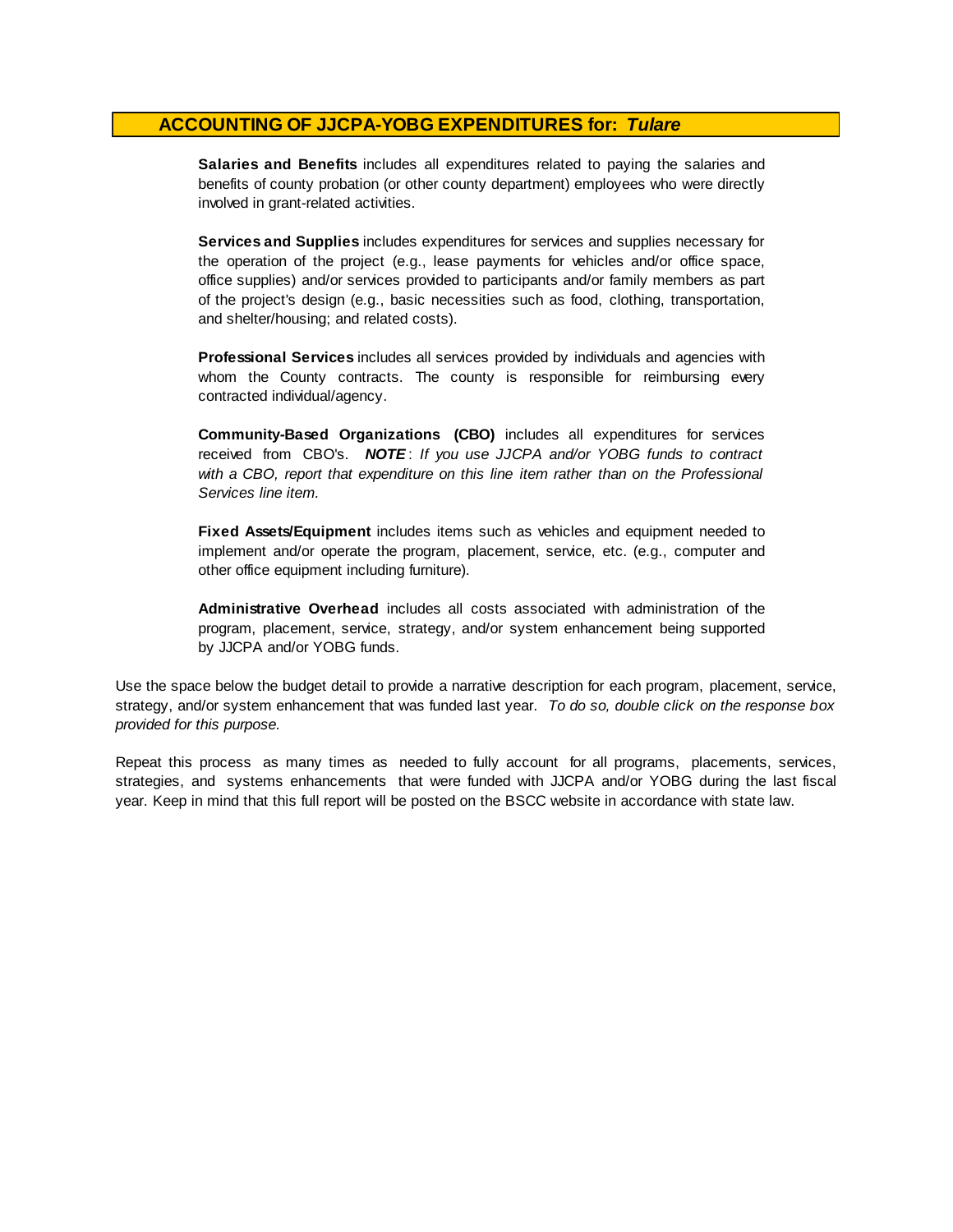| 1. Program, Placement, Service, Strategy, or System Enhancement         |                    |    |                   |                               |  |
|-------------------------------------------------------------------------|--------------------|----|-------------------|-------------------------------|--|
| Name of program, placement, service,<br>strategy or system enhancement: | Juvenile Hall      |    |                   |                               |  |
| <b>Expenditure Category:</b>                                            | Juvenile Hall      |    |                   |                               |  |
|                                                                         | <b>JJCPA Funds</b> |    | <b>YOBG Funds</b> | All Other Funds<br>(Optional) |  |
| Salaries & Benefits:                                                    |                    | \$ | 1,516,829         |                               |  |
| Services & Supplies:                                                    |                    | \$ | 185,447           |                               |  |
| <b>Professional Services:</b>                                           |                    |    |                   |                               |  |
| Community Based Organizations:                                          |                    |    |                   |                               |  |
| <b>Fixed Assets/Equipment:</b>                                          |                    |    |                   |                               |  |
| Administrative Overhead:                                                |                    |    |                   |                               |  |
| Other Expenditures (List Below):                                        |                    |    |                   |                               |  |
|                                                                         |                    |    |                   |                               |  |
|                                                                         |                    |    |                   |                               |  |
|                                                                         |                    |    |                   |                               |  |
| <b>TOTAL: \$</b>                                                        |                    | \$ | 1,702,276         | \$                            |  |

Provide a description of the program, placement, service, strategy or system enhancement that was funded with JJCPA and/or YOBG funds in the preceding fiscal year. For example, you might want to include information on the types of youth served, prevention services you provided, your accomplishments, any barriers encountered, and what specifically JJCPA and/or YOBG funds paid for.

Types of Youth Who Received Services:

Felony Offenders, Violent Offenders, Drug Offenders, In Custody Offenders, Offenders with Gang Affiliations Program, Placement, Service or Activity Provided:

Youth held in the Long Term Program (LT) at the Tulare County Juvenile Detention Facility (JDF) generally have committed serious and violent offenses or have been violated from the Mid Term Program and meet suitability for this 365-day placement. Probation Correctional Officers maintain the safety and security for the youth in the housing units, while they participate in tailored, sequential programming to address individual criminogenic needs. The Pheonix / New Freedom curriculum, which includes gender-specific modules, addresses anger management, relationship and substance abuse issues and provides groups regarding barriers and issues that may arise upon release from the residential program. The youth receive pre and post release services and program coordination, along with guidance from the Probation Officers.Youth recieve additional services including education, mental health counseling, health care and job training. The Transportation Unit provides high security transport of youth subject to direct file to and from the adult courts. Accomplishments:

The Long-Term program provides a safe and secure environment as a local custodial alternative for California Department of Corrections and Rehabilitation, Division of Juvenile Justice Commitments.Youths committed to this program receive a variety of services and programming which addresses delinquent behavior, cognitive behavioral therapy, educational services and enhanced services directed at re-entry into the community. The program has assisted multiple youths to achieve their high school diploma, both in custody and while on aftercare. Several youths have been connected with employment services through the RESET program and obtained gainful employment.

Barriers to Success:

There is a lack of available services in the local community that provide employment and pro-social activities to re-entry youth. The Tulare County Probation Department works with the County Department of Education, Local Non-Profit Organizations and the Board of Supervisor to find a way to address some of these barriers. YOBG Funds Paid For:

Personnel: Two (2) Institution Supervisors for Long Term Unit (LTU) shift supervision services; 16 Probation Correction Officers I/II (PCO)for LTU ward supervision and security; 3 Probation Correction Officers III for transportation services. Also for Food, Kitchen, Laundry, and Houselhold expenses for the minors in the LTU.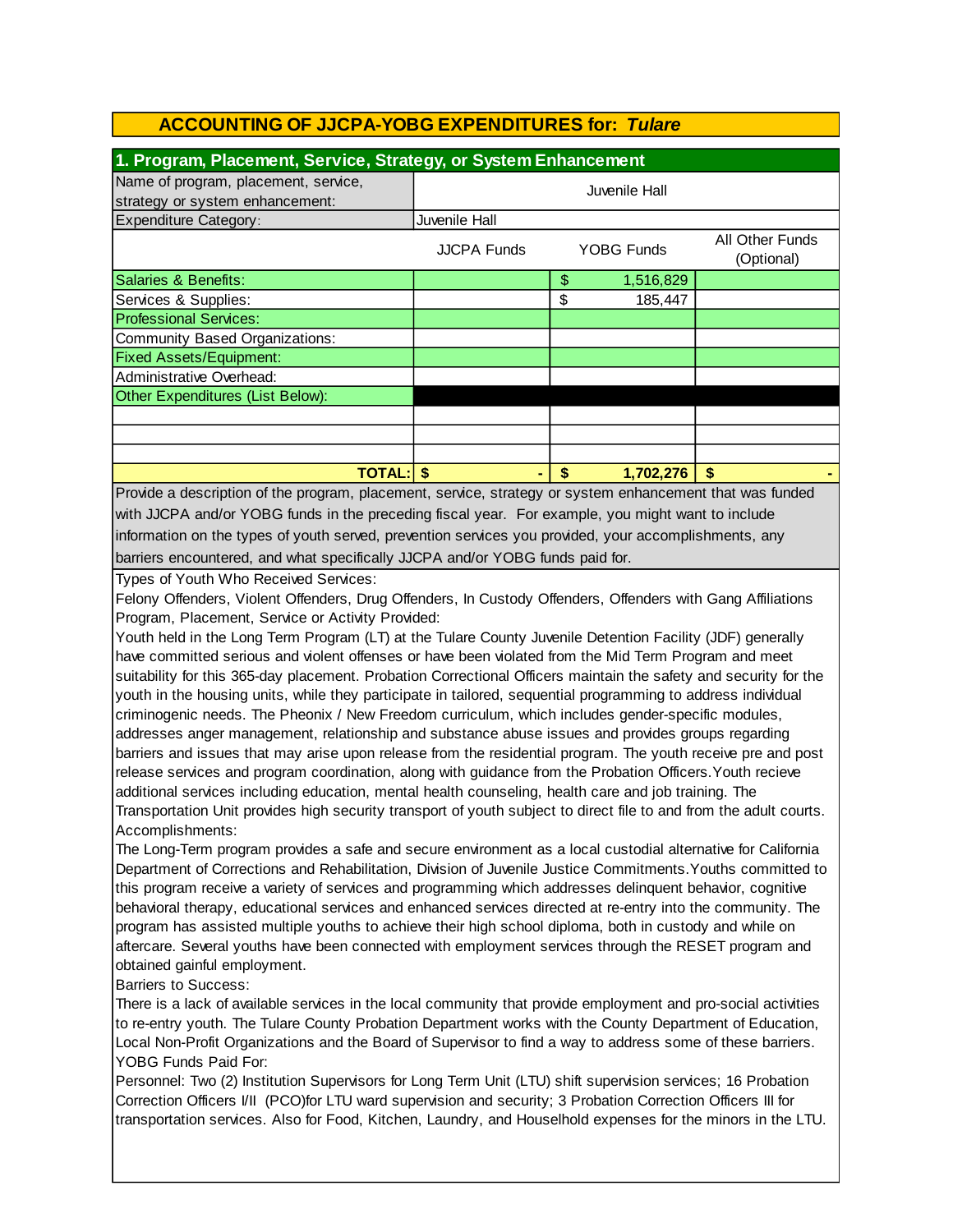| 2. Program, Placement, Service, Strategy, or System Enhancement         |                                                                          |               |         |  |  |  |
|-------------------------------------------------------------------------|--------------------------------------------------------------------------|---------------|---------|--|--|--|
| Name of program, placement, service,<br>strategy or system enhancement: | Intensive Probation Supervision                                          |               |         |  |  |  |
| Expenditure Category:                                                   | Intensive Probation Supervision                                          |               |         |  |  |  |
|                                                                         | All Other Funds<br><b>YOBG Funds</b><br><b>JJCPA Funds</b><br>(Optional) |               |         |  |  |  |
| Salaries & Benefits:                                                    |                                                                          | \$            | 477,752 |  |  |  |
| Services & Supplies:                                                    |                                                                          | \$            | 11,816  |  |  |  |
| <b>Professional Services:</b>                                           |                                                                          | \$            | 30,045  |  |  |  |
| Community Based Organizations:                                          |                                                                          |               |         |  |  |  |
| <b>Fixed Assets/Equipment:</b>                                          |                                                                          | $\frac{1}{2}$ | 2,799   |  |  |  |
| Administrative Overhead:                                                |                                                                          |               |         |  |  |  |
| Other Expenditures (List Below):                                        |                                                                          |               |         |  |  |  |
|                                                                         |                                                                          |               |         |  |  |  |
|                                                                         |                                                                          |               |         |  |  |  |
|                                                                         |                                                                          |               |         |  |  |  |
| <b>TOTAL:</b>                                                           |                                                                          | S             | 522,412 |  |  |  |

information on the types of youth served, prevention services you provided, your accomplishments, any barriers encountered, and what specifically JJCPA and/or YOBG funds paid for. Provide a description of the program, placement, service, strategy or system enhancement that was funded with JJCPA and/or YOBG funds in the preceding fiscal year. For example, you might want to include

Types of Youth Who Received Services:

WIC 602 Youth, Felony Offenders, Violent Offenders, Offenders with Gang Affiliations, In Custody Offenders, Offenders with Mental Health Needs

#### Program, Placement, Service or Activity Provided:

Services to wards in the Juvenile Detention Facility (JDF) and Youth Facility (YF) include review of court documents and reports; review of PACT, SASSI, Urica, and Change Talk Inventory assessment information; development of individualized case plans to aid in the ward's successful community re-entry; coordination of educational services; coordination of job training and placement services; coordination of mental health/substance abuse treatment and public social services' programs; establishing terms and conditions of probation upon release; providing field supervision upon release; participation and facilitation of gender-specific programming and the Pheonix / New Freedom Core Program; assistance with obtaining birth certificates, California I.D. cards, educational records and various other records; conducting full PACT assessments at six months to respond to ongoing or changing ward risks/needs.

Accomplishments:

Services to wards in the Juvenile Detention Facility (JDF) and Youth Facility (YF)at the Tulare County Juvenile Detention Facility (JDF) are designed to address the individual's criminogenic needs, to provide services and training to modify behavior, and develop pro-social and coping skills in order to decrease recidivism.

#### Barriers to Success:

There is a lack of available services in the local community that provide employment and pro-social activities to re-entry youth. The Tulare County Probation Department works with the County Department of Education,Local Non- Profit Organizations and the Board of Supervisor to find a way to address some of these barriers.

#### YOBG Funds Paid For:

One (1) Supervising Probation Officer for SB-81/YOBG program supervision; One (1) Institution Supervisor; Two (2) Deputy Probation Officers (DPO) III assigned to program coordination and re-entry services; 1 DPO II assigned to pre-release re-entry services. These officers provide a variety of case-plan development and community supervision services to wards released to community supervision. Cell phone service, vehicle fuel and maintenance expenses, and safety equipment for officers. Professional services for electronic monitoring and drug testing for minors.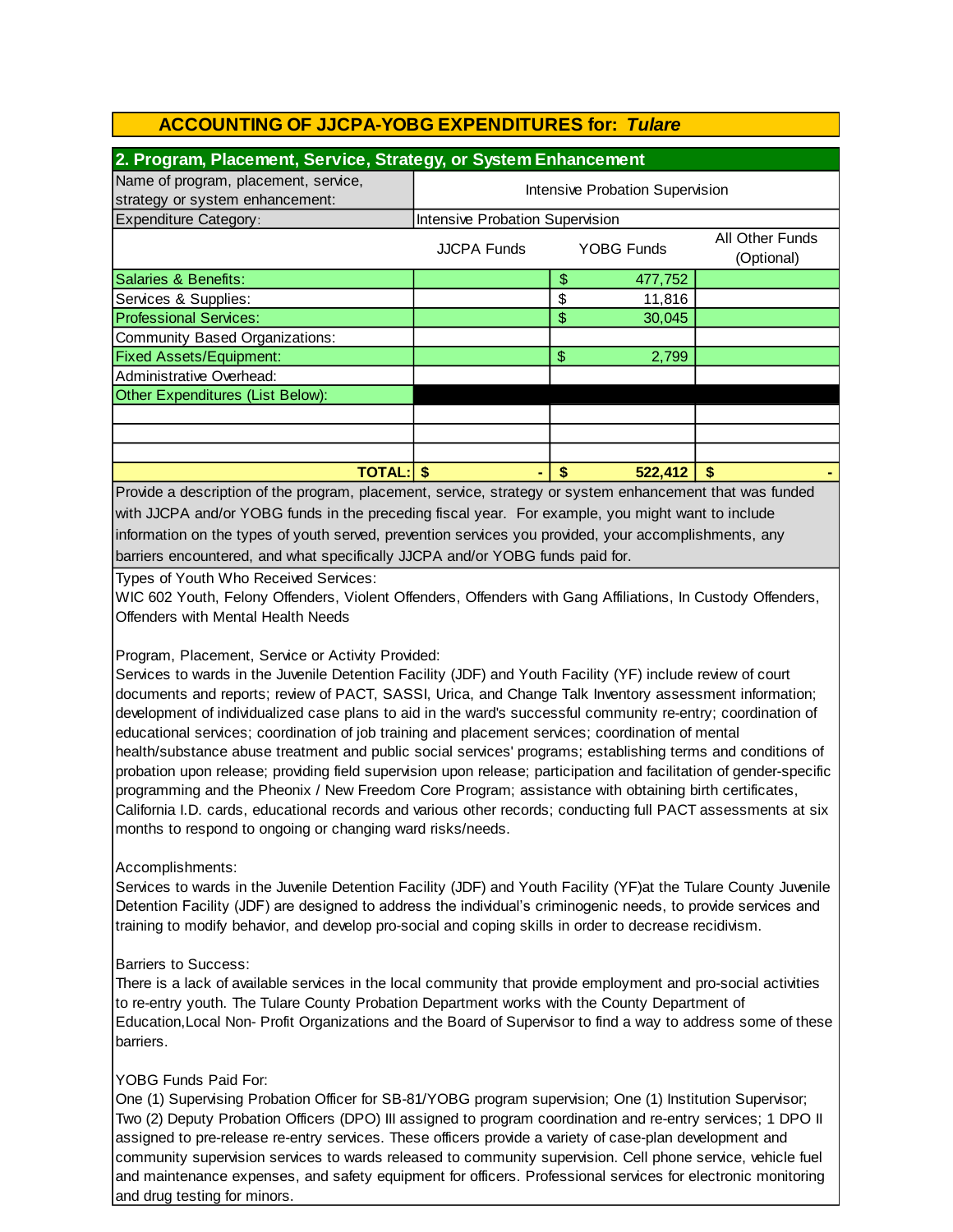| 3. Program, Placement, Service, Strategy, or System Enhancement                                       |                             |                   |                 |  |  |
|-------------------------------------------------------------------------------------------------------|-----------------------------|-------------------|-----------------|--|--|
| Name of program, placement, service,<br>strategy or system enhancement:                               | Sex Offender Counseling     |                   |                 |  |  |
| <b>Expenditure Category:</b>                                                                          | <b>Other Direct Service</b> |                   |                 |  |  |
|                                                                                                       | <b>JJCPA Funds</b>          | <b>YOBG Funds</b> | All Other Funds |  |  |
| <b>Salaries &amp; Benefits:</b>                                                                       |                             |                   |                 |  |  |
| Services & Supplies:                                                                                  |                             |                   |                 |  |  |
| <b>Professional Services:</b>                                                                         |                             | \$<br>3,591       |                 |  |  |
| Community Based Organizations:                                                                        |                             |                   |                 |  |  |
| <b>Fixed Assets/Equipment:</b>                                                                        |                             |                   |                 |  |  |
| Administrative Overhead:                                                                              |                             |                   |                 |  |  |
| Other Expenditures (List Below):                                                                      |                             |                   |                 |  |  |
|                                                                                                       |                             |                   |                 |  |  |
|                                                                                                       |                             |                   |                 |  |  |
|                                                                                                       |                             |                   |                 |  |  |
| <b>TOTAL: \$</b><br>S<br>\$<br>3.591<br>۰.                                                            |                             |                   |                 |  |  |
| Provide a description of the program, placement, senice strategy or system ephanoment that wes funded |                             |                   |                 |  |  |

Provide a description of the program, placement, service, strategy or system enhancement that was funded with JJCPA and/or YOBG funds in the preceding fiscal year. For example, you might want to include barriers encountered, and what specifically JJCPA and/or YOBG funds paid for. information on the types of youth served, prevention services you provided, your accomplishments, any

Types of Youth Who Received Services:

Felony Offenders, Violent Offenders, WIC 602 Youth, Offenders with Gang Affiliations, In Custody Offenders, Sex Offenders

Program, Placement, Service or Activity Provided:

Adolescent Sexual Responsibility Counseling provides sex offender training and counseling to identified youth in the Long Term Program (LT) at the Tulare County Juvenile Detention Facility (JDF). This service includes risk assessment, individual therapy, group therapy if number allows), development and implementation of offense prevention plans, preparation for re-entry into the community and transitioning to ongoing outpatient treatment.

Accomplishments

Address the individual youth needs, including those related to sex offenses; reduce youth aggression, both inside the facility and upon re-entry into the community. The services provided aid youth and reduce recidivism.

Barriers to Success: None noted.

YOBG Funds Paid For:

Professional Service Agreement with a licensed therapist to provide sex offender treatment counseling.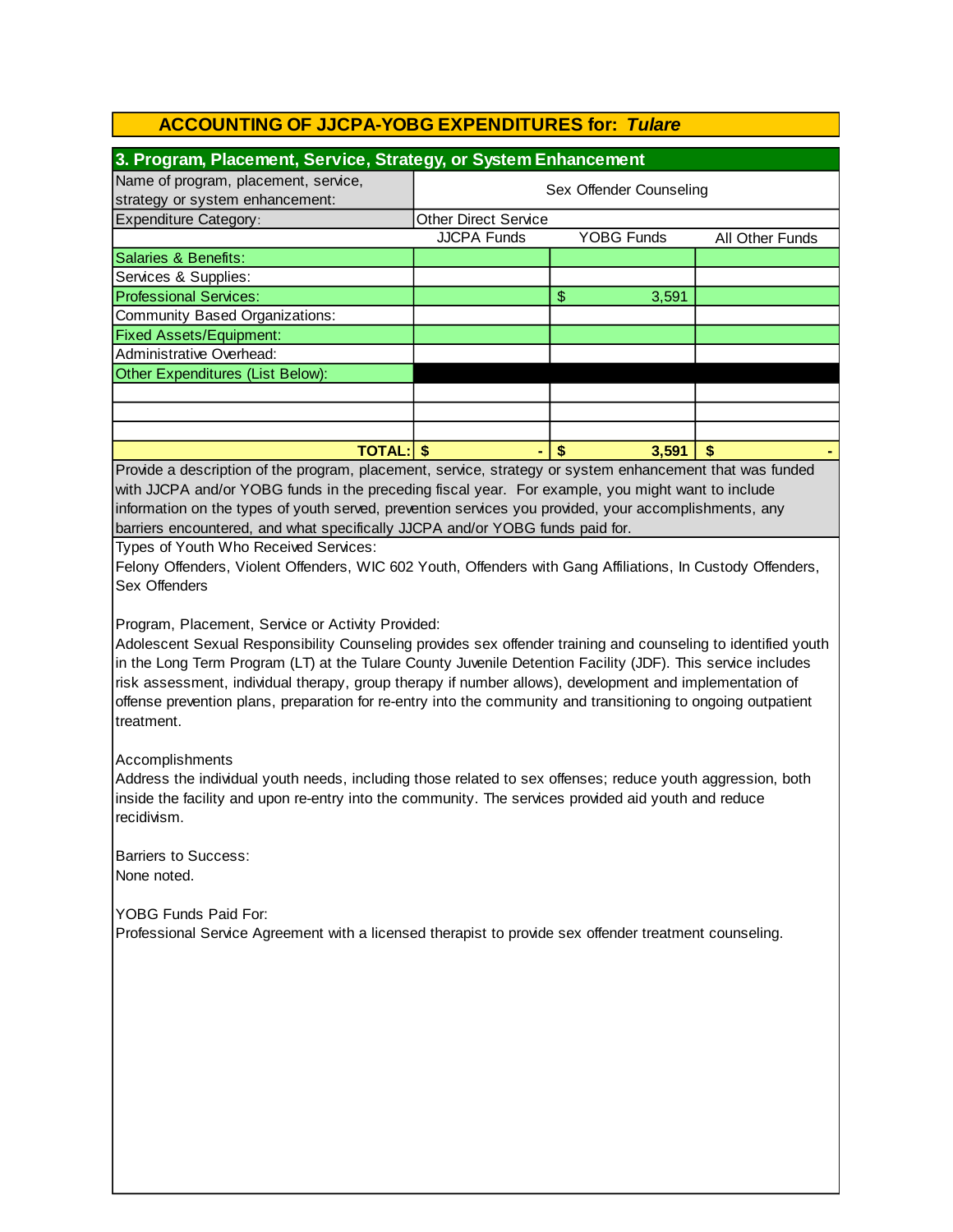| 4. Program, Placement, Service, Strategy, or System Enhancement                                                                                                                                                                                                                                                                                                                                                                                                                                                                                                                                                                                                                                                                                                                                                                                                                                                                                                                                                                                                                                                                                                                                                                                                                                                                                                                                                                                                                                                                                   |                             |                        |                 |  |  |
|---------------------------------------------------------------------------------------------------------------------------------------------------------------------------------------------------------------------------------------------------------------------------------------------------------------------------------------------------------------------------------------------------------------------------------------------------------------------------------------------------------------------------------------------------------------------------------------------------------------------------------------------------------------------------------------------------------------------------------------------------------------------------------------------------------------------------------------------------------------------------------------------------------------------------------------------------------------------------------------------------------------------------------------------------------------------------------------------------------------------------------------------------------------------------------------------------------------------------------------------------------------------------------------------------------------------------------------------------------------------------------------------------------------------------------------------------------------------------------------------------------------------------------------------------|-----------------------------|------------------------|-----------------|--|--|
| Name of program, placement, service,                                                                                                                                                                                                                                                                                                                                                                                                                                                                                                                                                                                                                                                                                                                                                                                                                                                                                                                                                                                                                                                                                                                                                                                                                                                                                                                                                                                                                                                                                                              | <b>Tattoo Removal</b>       |                        |                 |  |  |
| strategy or system enhancement:                                                                                                                                                                                                                                                                                                                                                                                                                                                                                                                                                                                                                                                                                                                                                                                                                                                                                                                                                                                                                                                                                                                                                                                                                                                                                                                                                                                                                                                                                                                   |                             |                        |                 |  |  |
| <b>Expenditure Category:</b>                                                                                                                                                                                                                                                                                                                                                                                                                                                                                                                                                                                                                                                                                                                                                                                                                                                                                                                                                                                                                                                                                                                                                                                                                                                                                                                                                                                                                                                                                                                      | <b>Other Direct Service</b> |                        |                 |  |  |
|                                                                                                                                                                                                                                                                                                                                                                                                                                                                                                                                                                                                                                                                                                                                                                                                                                                                                                                                                                                                                                                                                                                                                                                                                                                                                                                                                                                                                                                                                                                                                   | <b>JJCPA Funds</b>          | <b>YOBG Funds</b>      | All Other Funds |  |  |
| <b>Salaries &amp; Benefits:</b>                                                                                                                                                                                                                                                                                                                                                                                                                                                                                                                                                                                                                                                                                                                                                                                                                                                                                                                                                                                                                                                                                                                                                                                                                                                                                                                                                                                                                                                                                                                   |                             |                        |                 |  |  |
| Services & Supplies:                                                                                                                                                                                                                                                                                                                                                                                                                                                                                                                                                                                                                                                                                                                                                                                                                                                                                                                                                                                                                                                                                                                                                                                                                                                                                                                                                                                                                                                                                                                              |                             |                        |                 |  |  |
| <b>Professional Services:</b>                                                                                                                                                                                                                                                                                                                                                                                                                                                                                                                                                                                                                                                                                                                                                                                                                                                                                                                                                                                                                                                                                                                                                                                                                                                                                                                                                                                                                                                                                                                     |                             | $\frac{1}{2}$<br>4,575 |                 |  |  |
| <b>Community Based Organizations:</b>                                                                                                                                                                                                                                                                                                                                                                                                                                                                                                                                                                                                                                                                                                                                                                                                                                                                                                                                                                                                                                                                                                                                                                                                                                                                                                                                                                                                                                                                                                             |                             |                        |                 |  |  |
| <b>Fixed Assets/Equipment:</b>                                                                                                                                                                                                                                                                                                                                                                                                                                                                                                                                                                                                                                                                                                                                                                                                                                                                                                                                                                                                                                                                                                                                                                                                                                                                                                                                                                                                                                                                                                                    |                             |                        |                 |  |  |
| <b>Administrative Overhead:</b>                                                                                                                                                                                                                                                                                                                                                                                                                                                                                                                                                                                                                                                                                                                                                                                                                                                                                                                                                                                                                                                                                                                                                                                                                                                                                                                                                                                                                                                                                                                   |                             |                        |                 |  |  |
| Other Expenditures (List Below):                                                                                                                                                                                                                                                                                                                                                                                                                                                                                                                                                                                                                                                                                                                                                                                                                                                                                                                                                                                                                                                                                                                                                                                                                                                                                                                                                                                                                                                                                                                  |                             |                        |                 |  |  |
|                                                                                                                                                                                                                                                                                                                                                                                                                                                                                                                                                                                                                                                                                                                                                                                                                                                                                                                                                                                                                                                                                                                                                                                                                                                                                                                                                                                                                                                                                                                                                   |                             |                        |                 |  |  |
|                                                                                                                                                                                                                                                                                                                                                                                                                                                                                                                                                                                                                                                                                                                                                                                                                                                                                                                                                                                                                                                                                                                                                                                                                                                                                                                                                                                                                                                                                                                                                   |                             |                        |                 |  |  |
|                                                                                                                                                                                                                                                                                                                                                                                                                                                                                                                                                                                                                                                                                                                                                                                                                                                                                                                                                                                                                                                                                                                                                                                                                                                                                                                                                                                                                                                                                                                                                   |                             |                        |                 |  |  |
|                                                                                                                                                                                                                                                                                                                                                                                                                                                                                                                                                                                                                                                                                                                                                                                                                                                                                                                                                                                                                                                                                                                                                                                                                                                                                                                                                                                                                                                                                                                                                   |                             |                        |                 |  |  |
| <b>TOTAL: \$</b><br>$\boldsymbol{\hat{s}}$<br>4,575<br>\$<br>Provide a description of the program, placement, service, strategy or system enhancement that was funded<br>with JJCPA and/or YOBG funds in the preceding fiscal year. For example, you might want to include<br>information on the types of youth served, prevention services you provided, your accomplishments, any<br>barriers encountered, and what specifically JJCPA and/or YOBG funds paid for.<br>Types of Youth Who Received Services:<br>Offenders with Gang Affiliations<br>Program, Placement, Service or Activity Provided:<br>Tattoo Removal Services provide the youth with the ability to remove gang related tattoos at no cost. This<br>service benefits and assists the youth to assimilate into the community upon their release, increasing<br>opportunities to obtain employment and enroll in a traditional school setting.<br>Accomplishments:<br>Youth are provided gang affiliated tattoo removal services at no cost, to assist the youth to break away from<br>gangs, and reduce recidivism.<br><b>Barriers to Success:</b><br>Some youth elect not to utilize the program due to fear of retaliation by their gang associates. As a result,<br>they have difficulty obtaining employment, enrolling into traditional school programs and avoiding a negative<br>stigma in the community.<br>YOBG Funds Paid For:<br>A Professional Service Agreement with a licensed laser tattoo removal service organization to provide services<br>at their clinic. |                             |                        |                 |  |  |
|                                                                                                                                                                                                                                                                                                                                                                                                                                                                                                                                                                                                                                                                                                                                                                                                                                                                                                                                                                                                                                                                                                                                                                                                                                                                                                                                                                                                                                                                                                                                                   |                             |                        |                 |  |  |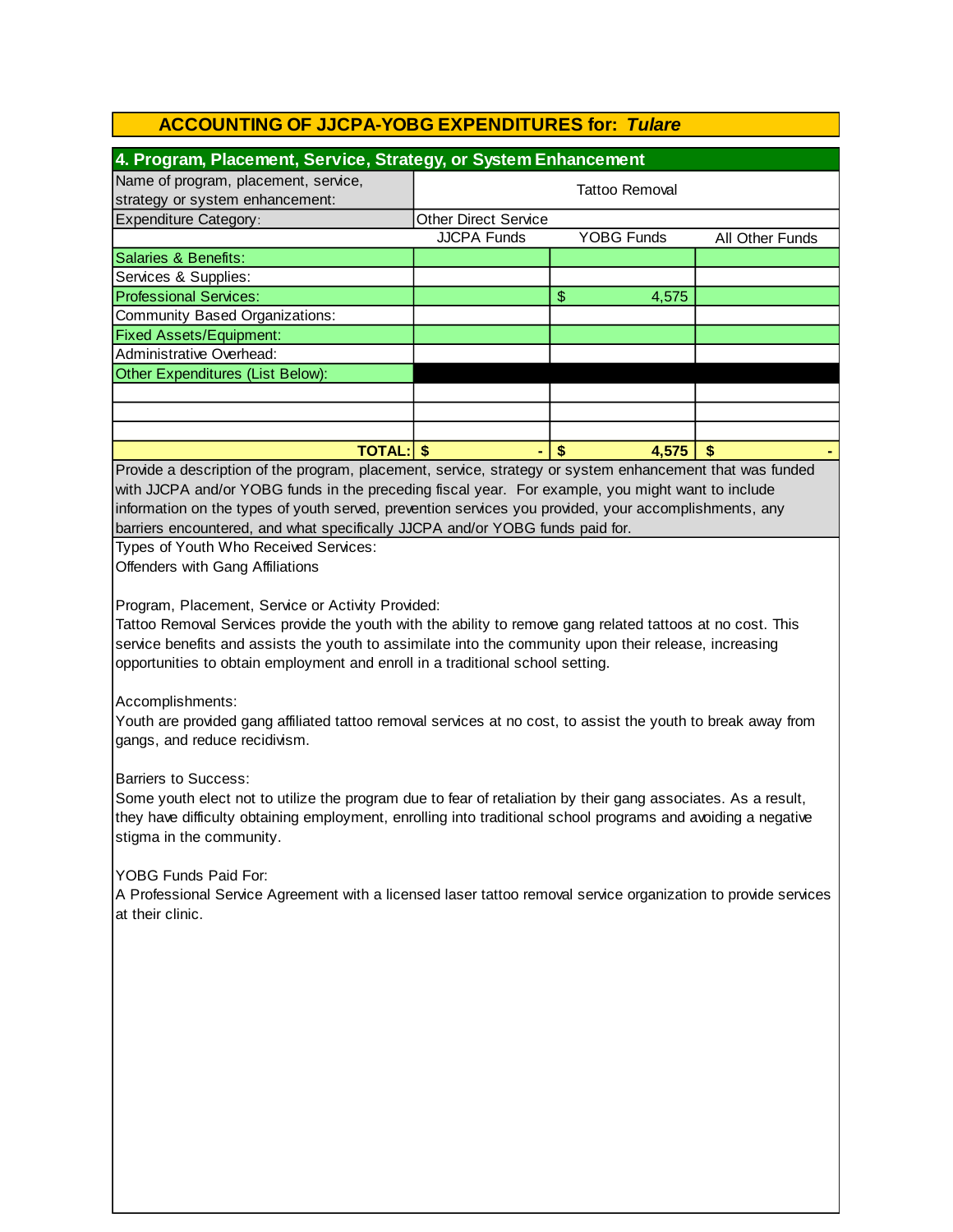| 5. Program, Placement, Service, Strategy, or System Enhancement         |                                                     |                    |                   |                 |  |
|-------------------------------------------------------------------------|-----------------------------------------------------|--------------------|-------------------|-----------------|--|
| Name of program, placement, service,<br>strategy or system enhancement: | Gang Resistance Education and Training (G.R.E.A.T.) |                    |                   |                 |  |
| <b>Expenditure Category:</b>                                            |                                                     | Gang Intervention  |                   |                 |  |
|                                                                         |                                                     | <b>JJCPA Funds</b> | <b>YOBG Funds</b> | All Other Funds |  |
| Salaries & Benefits:                                                    | \$                                                  | 485,116            |                   |                 |  |
| Services & Supplies:                                                    | \$                                                  | 13,247             |                   |                 |  |
| <b>Professional Services:</b>                                           |                                                     |                    |                   |                 |  |
| Community Based Organizations:                                          | \$                                                  | 40,250             |                   |                 |  |
| <b>Fixed Assets/Equipment:</b>                                          |                                                     |                    |                   |                 |  |
| Administrative Overhead:                                                | \$                                                  | 841                |                   |                 |  |
| Other Expenditures (List Below):                                        |                                                     |                    |                   |                 |  |
|                                                                         |                                                     |                    |                   |                 |  |
|                                                                         |                                                     |                    |                   |                 |  |
|                                                                         |                                                     |                    |                   |                 |  |
| <b>TOTAL:</b>                                                           |                                                     | 539.454            | S                 | S               |  |

with JJCPA and/or YOBG funds in the preceding fiscal year. For example, you might want to include information on the types of youth served, prevention services you provided, your accomplishments, any barriers encountered, and what specifically JJCPA and/or YOBG funds paid for. Provide a description of the program, placement, service, strategy or system enhancement that was funded

Types of Youth Who Received Services: 4th and 6th Grade Students

Program, Placement, Service or Activity Provided:

G.R.E.A.T. is a national school-based gang reduction curriculum currently taught by six (6) FTE Deputy Probation Officers to more than 3,526 children per year at 31 school sites located primarily in rural, underserved communities. G.R.E.A.T. meets the Juvenile Justice Crime Prevention Act criteria for replication of existing successful programs, and has been an unqualified success among children, educators, and parents.

GREAT includes a summer camp component and in July 2016, this week-long event was held at YMCA Camp Sequoia. Sixty-four (64) G.R.E.A.T. graduates were in attendance. Campers participated in various activities such as swimming, boating, fishing, zip lining, low ropes course, art and music classes, archery, dance performances and skits, as well as nightly camp fires. The majority of the children who attend G.R.E.AT. Camp come from small, rural communities.

Accomplishments: The graduation of 3,526 students from the G.R.E.A.T. Program.

Barriers to Success: None noted.

JJCPA Funds Paid For:

Six (6) Deputy Probation Officer I/IIs who taught the G.R.E.A.T. curriculum in the classrooms and one (1) Supervising Probation Officer who provided program oversight and staff supervision. Cell phone service, office supplies, office cubicle panels, incentives for youth, summer camp programming for youth who have completed the GREAT curriculum.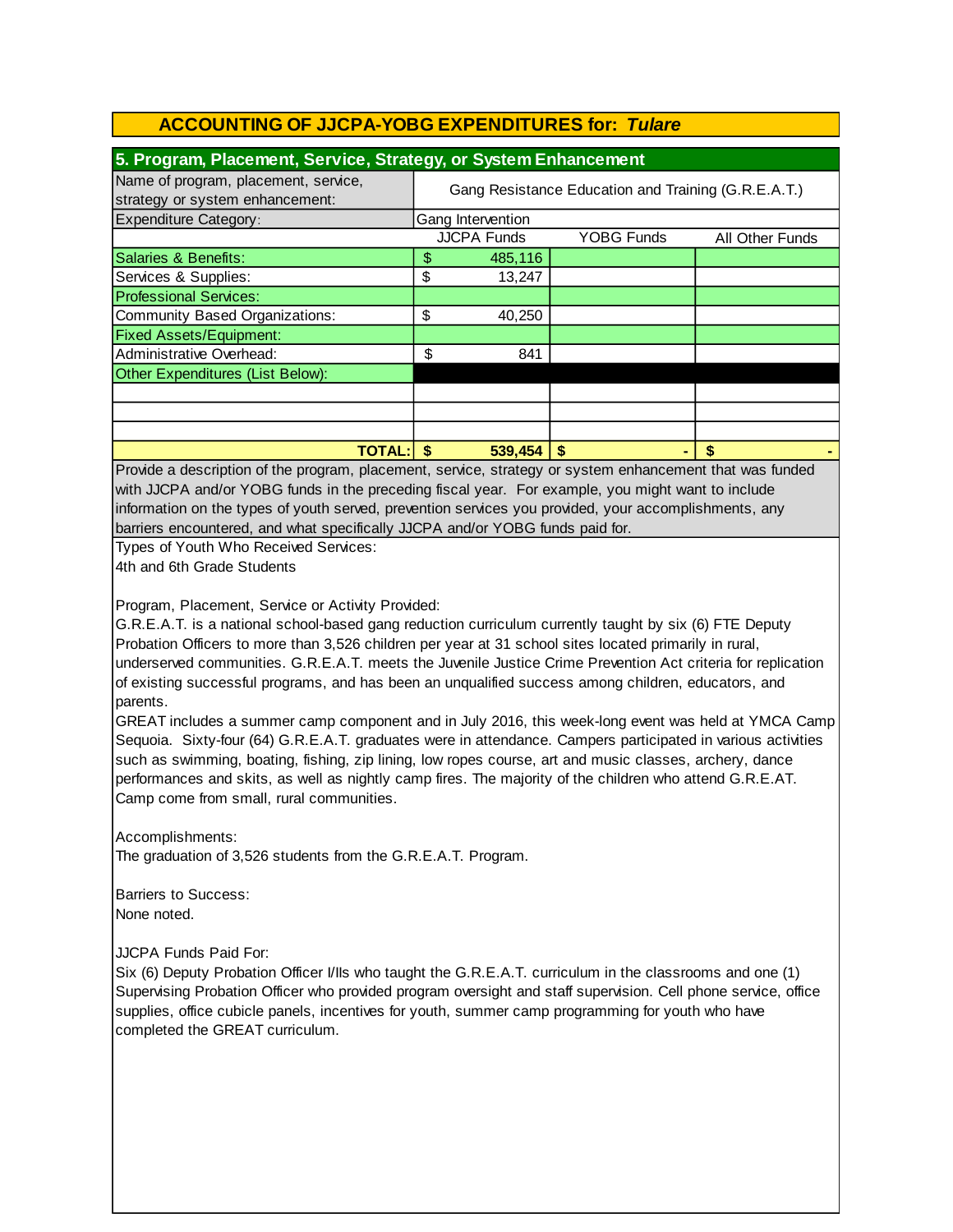| 6. Program, Placement, Service, Strategy, or System Enhancement         |                            |                          |                   |                 |  |  |  |
|-------------------------------------------------------------------------|----------------------------|--------------------------|-------------------|-----------------|--|--|--|
| Name of program, placement, service,<br>strategy or system enhancement: | <b>Family Preservation</b> |                          |                   |                 |  |  |  |
| <b>Expenditure Category:</b>                                            |                            | <b>Family Counseling</b> |                   |                 |  |  |  |
|                                                                         |                            | <b>JJCPA Funds</b>       | <b>YOBG Funds</b> | All Other Funds |  |  |  |
| Salaries & Benefits:                                                    | \$                         | 181,047                  |                   |                 |  |  |  |
| Services & Supplies:                                                    | \$                         | 45,414                   |                   |                 |  |  |  |
| <b>Professional Services:</b>                                           | \$                         | 1,802                    |                   |                 |  |  |  |
| Community Based Organizations:                                          | \$                         | 5,628                    |                   |                 |  |  |  |
| <b>Fixed Assets/Equipment:</b>                                          | \$                         | 3,170                    |                   |                 |  |  |  |
| Administrative Overhead:                                                | \$                         | 61,905                   |                   |                 |  |  |  |
| Other Expenditures (List Below):                                        |                            |                          |                   |                 |  |  |  |
|                                                                         |                            |                          |                   |                 |  |  |  |
|                                                                         |                            |                          |                   |                 |  |  |  |
|                                                                         |                            |                          |                   |                 |  |  |  |
| <b>TOTAL:</b>                                                           | S                          | 298,966                  | S                 | \$              |  |  |  |

Provide a description of the program, placement, service, strategy or system enhancement that was funded with JJCPA and/or YOBG funds in the preceding fiscal year. For example, you might want to include information on the types of youth served, prevention services you provided, your accomplishments, any barriers encountered, and what specifically JJCPA and/or YOBG funds paid for.

Types of Youth Who Received Services:

WIC 602 youth who have complex needs and are in danager of losing their current placement.

Program, Placement, Service or Activity Provided:

The Family Preservation Program is designed to strengthen and unify the families of juveniles who have had contact with the Juvenile Justice System. This community-based program applies a model where the family unit is observed, evaluated, and treated together with the goal of keeping the family intact. The primary focus of this program is to identify the needs of both the juvenile and the family and to provide "wrap-around" support and intervention services in the home environment. This program utilizes strength-based, family-centered, intensive, individualized care planning and management model strategies. Family Preservation also employs a team-based approach in the planning and implementation process, involving people who are instrumental in the formative years including, but not limited to: family members, social support networks, faith-based entities, service providers, and other community-based representatives. Positive outcomes include the development of problem-solving skills, coping skills, and self-efficacy of the youth and the family. Finally, there is an emphasis on integrating the juvenile into the community and building/maintaining the family's social support network.

#### Accomplishments:

During the preceding fiscal year, 40% of the program participants graduated from the program and did not advance to a higher level of care.

Barriers to Success: None noted.

#### JJCPA Funds Paid For:

Three (3) Deputy Probation Officer I/IIs provide intensive supervision which includes "wrap-around" support and intervention in the home environment. Cell phone service, mobile wifi, scheduling software, caseload server upgrade, office supplies, officer equipment, vehicle fuel and maintenance, drug testing services, outpatient mental health services, computer and office equipment, vehicle laptop base mount, laptop equipment, and administrative overhead for the JJCPA programs.